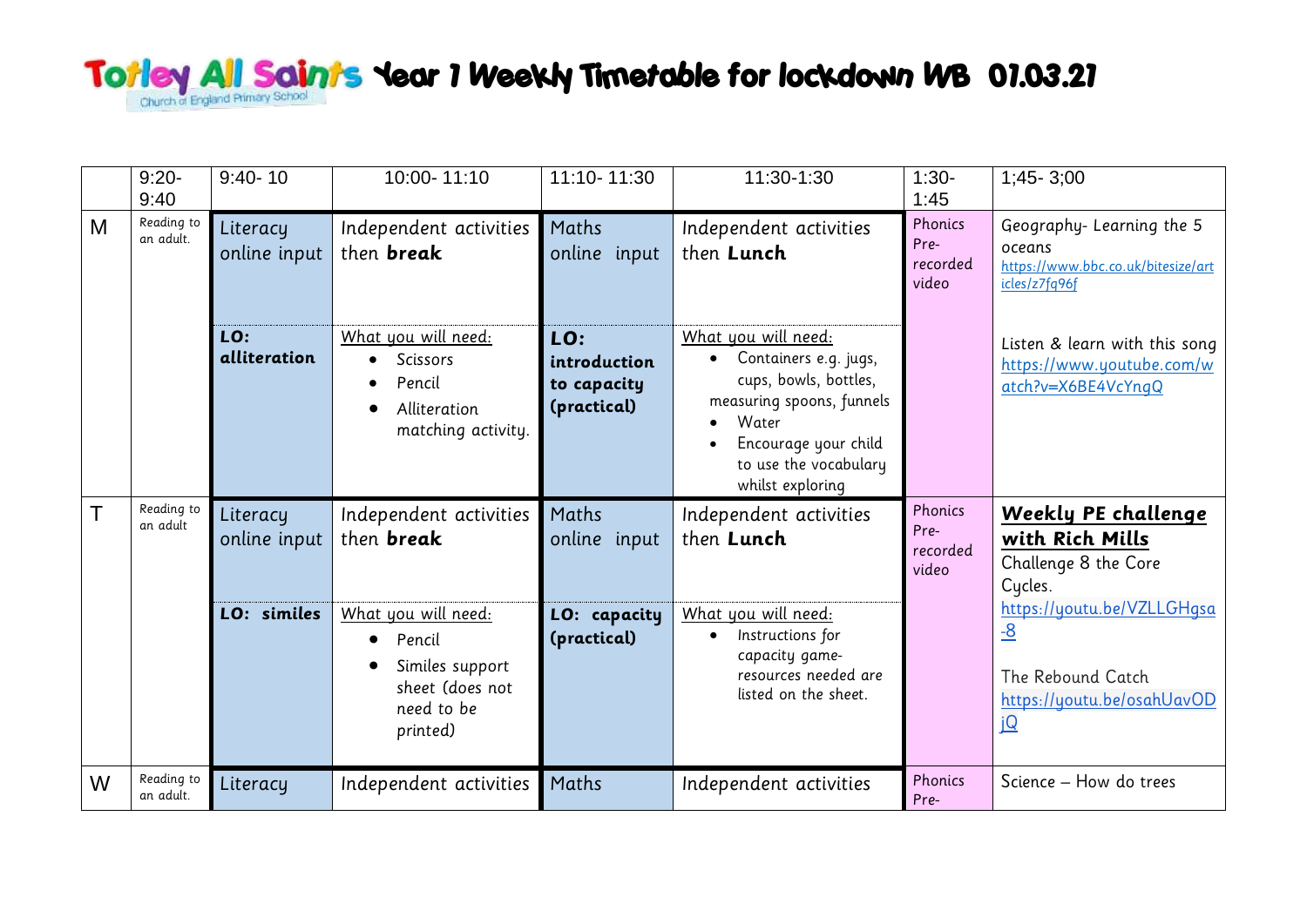|    |                        | online input<br><b>LO: Writing</b><br>a pirate<br>poem.                                                                                                                                  | then <b>break</b><br>What you will need:<br>Pencil<br>Your choice either<br>scroll paper or<br>message in a<br>bottle paper.                                                                                                                                          | online input<br>LO:<br>nonstandard<br>units of<br>measure<br>(practical) | then Lunch<br>What you will need:<br>Water<br>One small container<br>e.g. small cup,<br>spoon, egg cup<br>6 larger containers<br>Wednesdays<br>recording sheet              | recorded<br>video             | change across the seasons?<br>https://classroom.thenational.acad<br>emy/lessons/how-do-trees-<br>change-across-the-seasons-<br>chhk2r                                                                                    |
|----|------------------------|------------------------------------------------------------------------------------------------------------------------------------------------------------------------------------------|-----------------------------------------------------------------------------------------------------------------------------------------------------------------------------------------------------------------------------------------------------------------------|--------------------------------------------------------------------------|-----------------------------------------------------------------------------------------------------------------------------------------------------------------------------|-------------------------------|--------------------------------------------------------------------------------------------------------------------------------------------------------------------------------------------------------------------------|
| TH | Reading to<br>an adult | <b>World Book</b><br>Day themed<br>activities.<br>Live story<br>event<br>10:30am<br>https://www.<br>worldbookda<br>y.com/event/<br>words-<br>pictures-<br>bring-<br>reading-to-<br>life/ | Independent activities<br>then <b>break</b><br>Your choice of WBD<br>themed activities:<br>Share a story<br>Design finger<br>puppets and retell<br>a story<br>Story scavenger<br>hunt<br>Design a potato!<br>Make bookmarks<br>Face time a friend<br>and read to them | Oak National<br>Academy-<br>Halves &<br><b>Quarters</b>                  | Independent activities<br>then Lunch<br>https://classroom.thenationa<br>Lacademy/lessons/halves-<br>and-quarters-<br>6gvkjd?step=2&activity=vide<br>$\overline{\mathbf{0}}$ | Phase 5<br>phonics<br>booklet | RE: The Christian Story of Easter<br>https://www.bbc.co.uk/teach/class-<br>clips-video/religious-studies-ks1-<br>the-christian-story-of-<br>easter/zhqv47h<br>Watch the video, can you create<br>your own Easter Garden? |